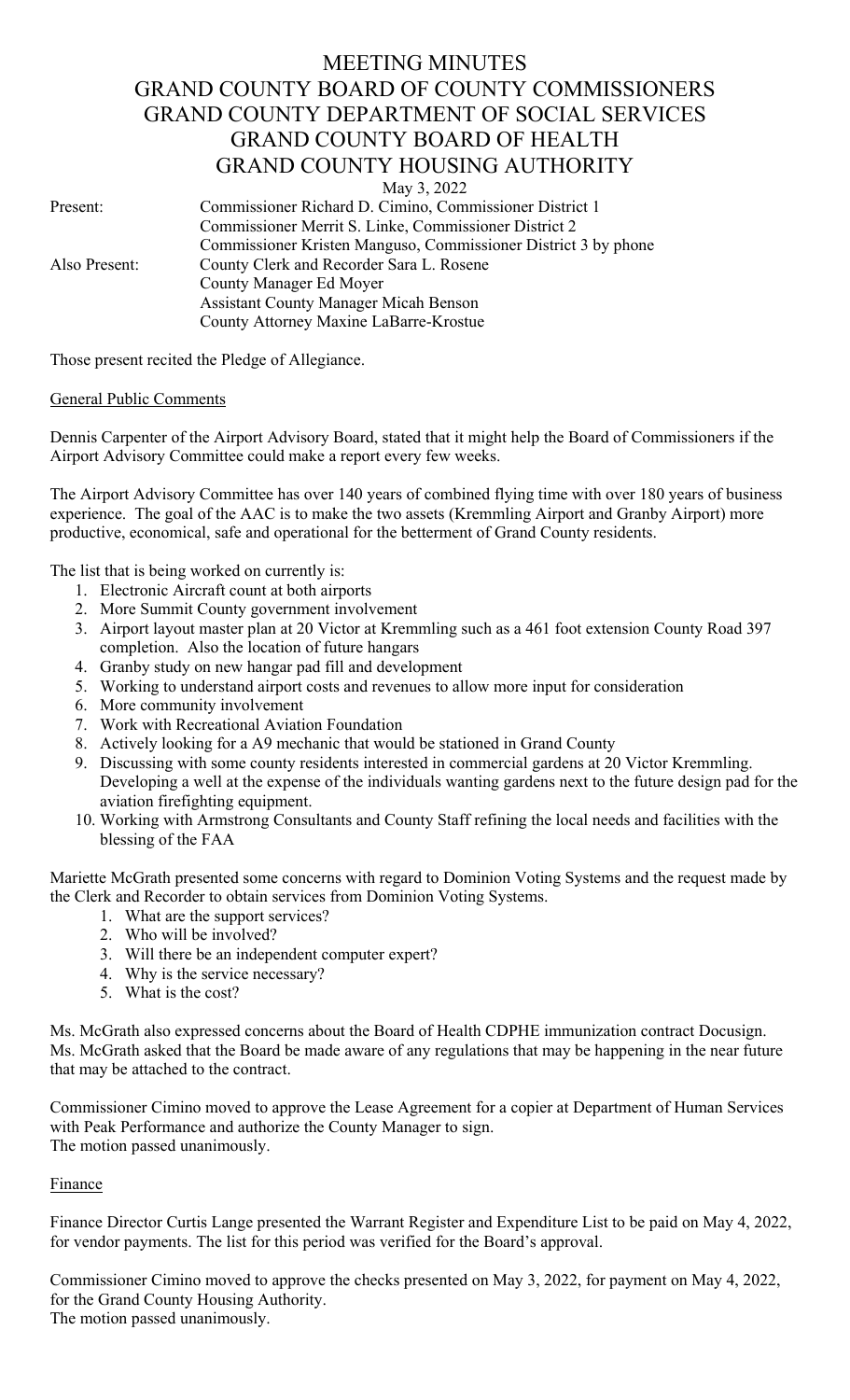Meeting Minutes May 3, 2022<br>
County Board of Commissioners Page 2 of 7 County Board of Commissioners Grand County Board of Social Services Grand County Board of Health Grand County Housing Authority Commissioner Cimino moved to approve the vouchers presented on May 3, 2022, for payment on May 4, 2022, for the Grand County Department of Human Services. The motion passed unanimously.

Commissioner Cimino moved to approve wire payment and vouchers presented on May 3, 2022, for payment on May 4, 2022, for Grand County. The motion passed unanimously.

## Departmental Contracts, Comments, Issues

Commissioner Linke moved to approve the Construction Contract between Grand County and Acord Asphalt in an amount not to exceed \$2,237,419.78 for pavement work on County Roads 1, 6, and 22 as presented. The motion passed unanimously.

Commissioner Cimino moved to approve and authorize the Chair to sign the Application for Federal Assistance for a grant for the Master Plan Update at a total cost of \$331,387 and authorize Assistant County Manager Micah Benson to sign the Grant Assurances. The motion passed unanimously.

Commissioner Linke moved to approve the Armstrong Consultant Scope of Work and Agreement for the Master Plan Update as presented. The motion passed unanimously.

Commissioner Cimino moved to approve the approve the CYCD Contract for Fiscal Year 22-23 for Juvenile Pre-Trial Program for the 14<sup>th</sup> Judicial District. The motion passed unanimously.

Commissioner Cimino moved to approve the State of Colorado Office of Behavior Health Contract for the Sheriff's Office Jail Based Behavioral Service Program for Fiscal year 22-23. The motion passed unanimously.

Commissioner Cimino moved to approve the renewal of the Retail Liquor Store License for John R. Waller, owner of Discount Liquor Store located at 10217 US Highway 34, Grand Lake. The motion passed unanimously.

Commissioner Cimino moved to approve the renewal of the following marijuana licenses located at 72399 US Highway 40, Tabernash

- Retail Marijuana Store
- Retail Marijuana Cultivation Facility
- Retail Marijuana Infused Products Manufacturer
- Medical Marijuana Center
- Medical Marijuana Optional Premise
- Medical Marijuana-Infused Products Manufacturer

The motion passed unanimously.

Clerk and Recorder Sara Rosene stated that like the 62 Dominion Voting System counties in Colorado, Grand County receives a flash drive from Dominion with the Election template. The template is produced by Dominion in consultation with the Secretary of State's Office and the counties. This is done to make sure that the ballots are set up in compliance with state law.

In the past, Grand County used the template to set up the election. It takes Grand County about 20 hours of work to get the ballot set up from the template provided to get the ballot to the point of prepress for ballot printing.

Because the Clerk's Office is short on people, Ms. Rosene stated that she contract Dominion to determine if Dominion could put Grand County on its schedule to do the ballot setup in the same manner that is done for many counties.

To answer the questions posed by Ms. McGrath:

- 1. What are the support services? Dominion sets up the ballot content from the template.
- 2. Who is involved? Dominion Voting Systems staff will set up the content.
- 3. Will there be an independent computer expert? The work will be done at the Dominion office and a thumb drive is sent to the County. After ballots are printed, the logic of the work provided by Dominion Voting Systems.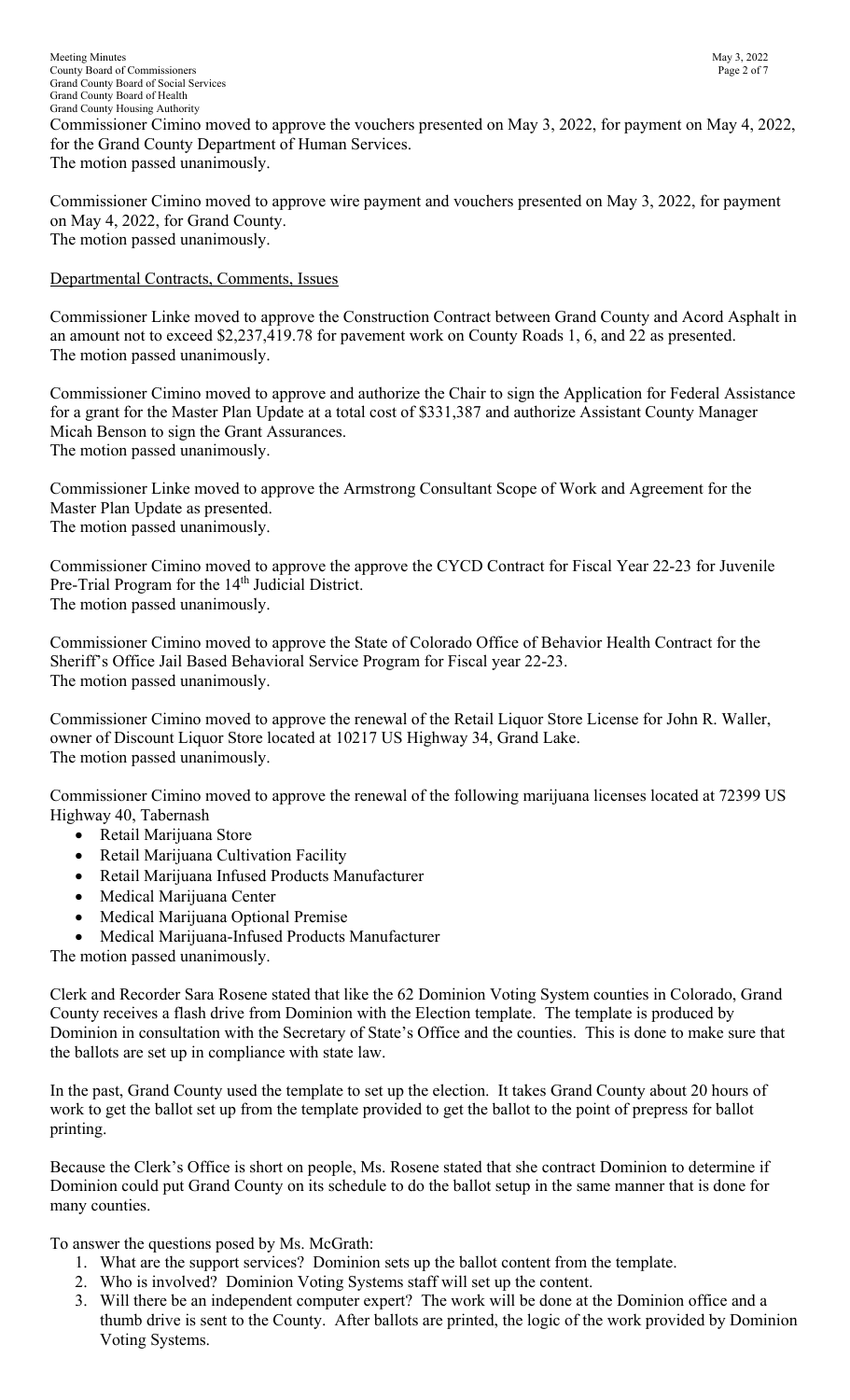- 4. Why is this necessary? Staffing levels
- 5. What is the cost? The cost for the primary election is \$2,448. The total for both elections is \$4,896.

The Board gave direction to the County Manager to sign the Dominion Voting System request.

Commissioner Manguso announced the Board is sitting as the Board of Health.

Commissioner Cimino moved to approve the Office of Public Health Practice, Planning and Local Partnership Contract in the amount of \$140,258 for Core Public Health Funding from the state to do focus work on prevention and material child health work.

The motion passed unanimously.

Commissioner Cimino OPHP CDC Workforce Funding in the amount of \$141,473 to address labor market competition, increased workload, staff capacity building and retention. The motion passed unanimously.

Commissioner Cimino moved to approve CDPHE Public Health Core funding for routine vaccines provided at the Public Health office to the underserved and unserved. The motion passed unanimously.

Commissioner Manguso announced the Board is sitting as the Board of Commissioners.

EMS Chief Robert Good stated he is before the Board to renew the Ambulance Service License Application.

County Manager Ed Moyer stated that the Board adopted new licensing and permitting regulations in December 2021 pursuant to Resolution No. 2021-12-9.

There are two different areas:

- 1. Grand County EMS Ambulance Service License
- 2. Ambulance permit for each vehicle

The regulations state that with a renewal that the Board has a choice to do this in a public meeting or schedule a public hearing. Because this is a renewal, staff brought this forward as a public meeting.

The Service License requires that all the vehicle permits are also attached to the application for the service license. That was delayed due to the need for a third party inspection of the vehicles.

The renewal for the Ambulance License is what the Board is reviewing and consideration for approval. The Ambulance Vehicle Permits is a separate section.

Mr. Moyer has updated documents for the Service License as well as the Ambulance Permits that are going to the OEM Director for review. There is a draft resolution in the Board's dropbox.

Mr. Moyer is asking the Board to approve Service License contingent upon final review and approval by the County Attorney effective May 1, 2022.

Commissioner Cimino moved to approve the Ambulance Service License contingent upon final review and approval by the County Attorney effective May 1, 2022, and staff will bring a revised resolution to the Board next week.

The motion passed unanimously.

Chief Good stated that he is moving forward with the RFQ to go out for an architect to find for the buildings.

Commissioner Manguso announced the Board is sitting as the Grand County Housing Authority.

Commissioner Cimino moved to approve the Exemption Restrictive Covenants for Ranches at Devils Thumb for JCT Ranch LLC for Homesite 16 as presented. The motion passed unanimously.

Commissioner Cimino moved to approve the Vehicle Lease Agreement between Grand County Housing Authority and Kremmling Memorial Hospital District doing business as Middle Park Health for the cost of \$1 per month.

The motion passed unanimously.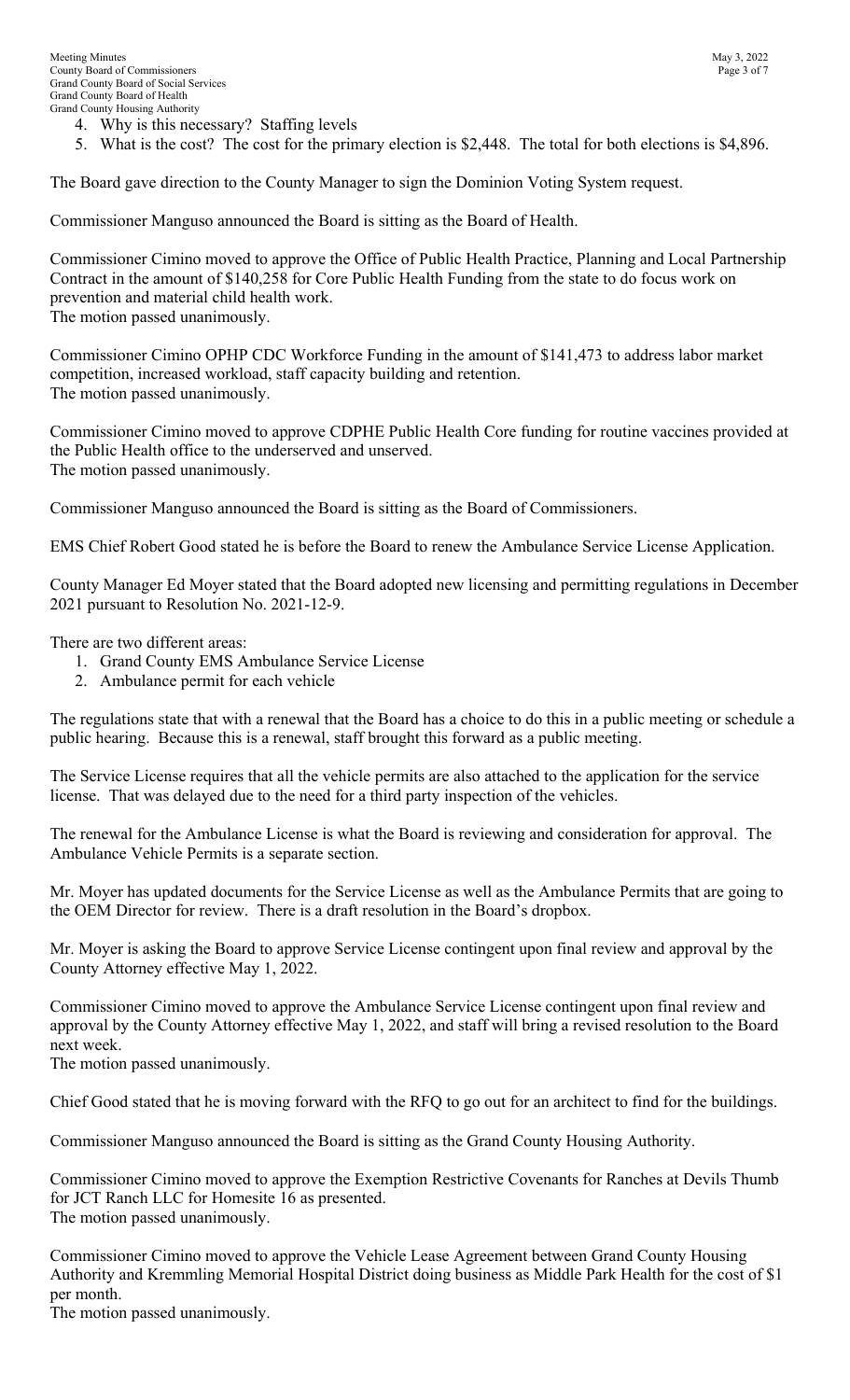Commissioner Linke moved to allow the use of the fairgrounds by the Fair Board to sell alcohol on May 7, June 10, and August 1 through 7, 2022. The motion passed unanimously.

Commissioner Linke stated that he receives no personal financial benefit from the Cottonwood Pit.

Commissioner Cimino moved to approve the name change for Cottonwood Quarry to Kilgore dba Peak as requested with understanding they will make an application for an amendment within 30 days. Discussion: Commissioner Linke receives to personal financial benefit from this pit. The motion passed unanimously.

Commissioner Cimino moved to approve the requested name change for the Everist Pit with the understanding they will make an application for an amendment within 30 days. The motion passed unanimously.

Commissioner Cimino moved to approve the name change for the Corman Special Use Permit as requested. The motion passed unanimously.

Commissioner Cimino moved that he sit as the acting Chair for the next item. The motion passed unanimously.

Commissioner Linke moved to approve Resolution No. 2022-4-13, "A RESOLUTION APPROVING THE SAGEBRUSH SUBDIVISION EXEMPTION, LOCATED IN SE1/4 OF THE SE1/4 OF SECTON 22, TOWNSHIP 2 NORTH, RANGE 80 WEST OF THE 6TH P.M. GRAND COUNTY, COLORADO" and authorize the Chair to sign all applicable documents. The motion passed.

Commissioner Cimino is stepping down as the acting Chair.

Commissioner Manguso announced the Board is sitting as the Board of Human Services.

Commissioner Cimino moved to authorize the Chair to sign the End User License Agreement for the Department of Motor Vehicle to correct the portion of the document regarding lawful presence as requested by the Department of Motor Vehicle. The motion passed unanimously.

Commissioner Manguso announced the Board is sitting as the Board of Commissioners.

Commissioner Linke moved to approve the Town of Hot Sulphur Springs Himebaugh Gulch Trail Improvements in the amount of \$55,060 from the OLRT funds. The motion passed unanimously.

Commissioner Linke moved to approve the Colorado River Connectivity Channel Funding Contract between Windy Gap Water Activity Enterprise and Grand County and authorize the Chair to sign. The motion passed unanimously.

## Public Hearing – Grand County Assessor, Abatement AB21-21

Jeffrey Fingert is requesting a 30 percent reduction in the estimated property tax based on a recently constructed sewage treatment plant that is about 75 feet from his property. The sound of the system and visual impact are both issues as well as the smell.

A road was built for access to the plant and a lot of trees were taken down. An overhead power line was also brought into the property.

Mr. Fingert was opposed to the construction of the plant but he was the only homeowner or interested party that did not receive public notice of the plant being built. The notice was sent to Mr. Fingert but he never received it. The day after the meeting, Mr. Fingert contacted Community Development. Mr. Fingert was assured that screening would be put in place that would address some of his concerns. It has been over three years and nothing has been put in place.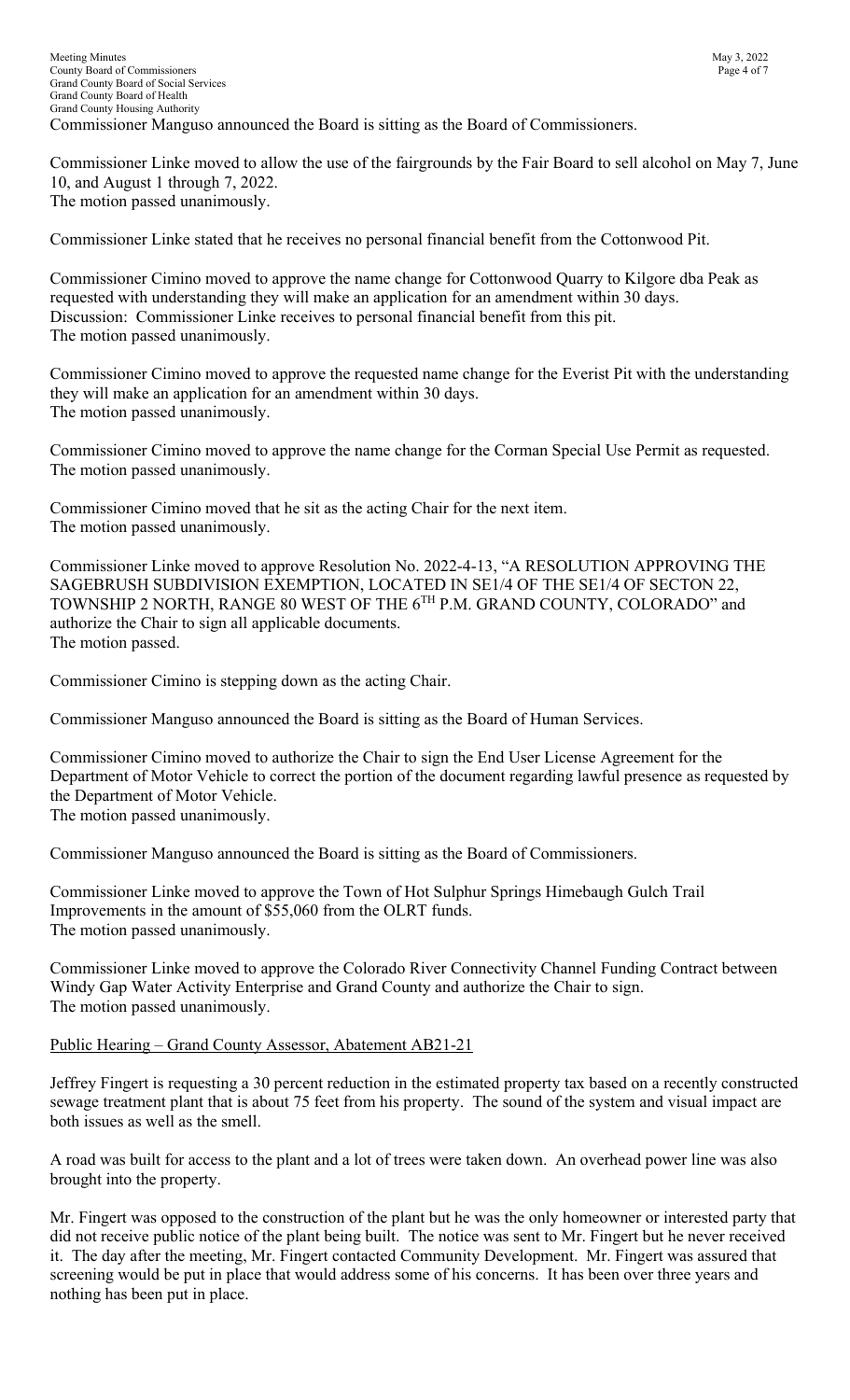Mr. Fingert purchased his home in 2004. The two lagoons were on the property and Mr. Fingert was assured that there would be testing every month.

County Assessor Tom Weydert stated that the treatment facilities have been on that property since the 1970s. There was an upgrade to the system in 2017 which was a state-of-the-art underground system which was approved by the state.

Mr. Weydert stated that Mr. Fingert bought the property in 2004. The existing system was there at the time he purchased the property.

Mr. Fingert is a user of the facility. Mr. Fingert stated that he is not tied into the system. He noted that he was forced to put in a very expensive septic and well system.

The market is already recognizing the facilities during the purchase price.

Mr. Weydert stated that with the adjustment the property is valued at \$394,190. Mr. Weydert stated that Mr. Fingert purchased the property in 2004 for \$350,000. Mr. Weydert stated that Mr. Fingert would like an additional adjustment of 30 percent to \$232,000. Mr. Weydert stated that he cannot justify a value that is less than the purchase price in 2004. Mr. Weydert recommended that the abatement request be denied.

Commissioner Cimino to deny the request of the petitioner for Schedule No. R081430, Abatement AB21-21 as presented.

The motion passed unanimously.

### Bureau of Land Management, county Road Use Agreement

Commissioner Cimino moved to approve the County Road Use Agreement with the Bureau of Land Management as presented. The motion passed unanimously.

### US Highway 40 Safety and Mobility Improvements

Grand County is being asked to be a partner with CDOT on a grant application.

One section of the project would be to update the park and rides for the Bustang Route. There would be a stop in Parshall.

Another items is to add passing lanes between Steamboat Springs and Kremmling on Highway 40.

The last part of the grant is safety improvements on Red Dirt Hill. This would be for construction. Grand County has spent approximately \$200,000 on the Red Dirt Hill project and there is another \$200,000 left in the budget.

CDOT is asking the County to be the applicant on the grant.

Commissioner Cimino moved to authorize the County Manager and Assistant County Manager to sign and / or submit a grant for the US Highway 40 Safety and Mobility Improvements on the Board's behalf. The motion passed unanimously.

#### Manager and Attorney Items

Commissioner Cimino moved to approve and stamp the signatures of the Board on a letter of support for the Outdoor Regional Partnership Program. The motion passed unanimously.

Commissioner Cimino moved to approve and sign a letter of support for a grant from the River District of the Community Funding Partnership Grant Program for the Gaylord Reservoir for work on the dam. The motion passed unanimously.

Request for Extension of Sketch Plan Approval of Tabernash Highlands Subdivision Exemption and Aspen View Estates Subdivision Exemption Pursuant to Sections 3.2.3(e) of the Grand County Subdivision Exemption **Regulations** 

Request from applicant: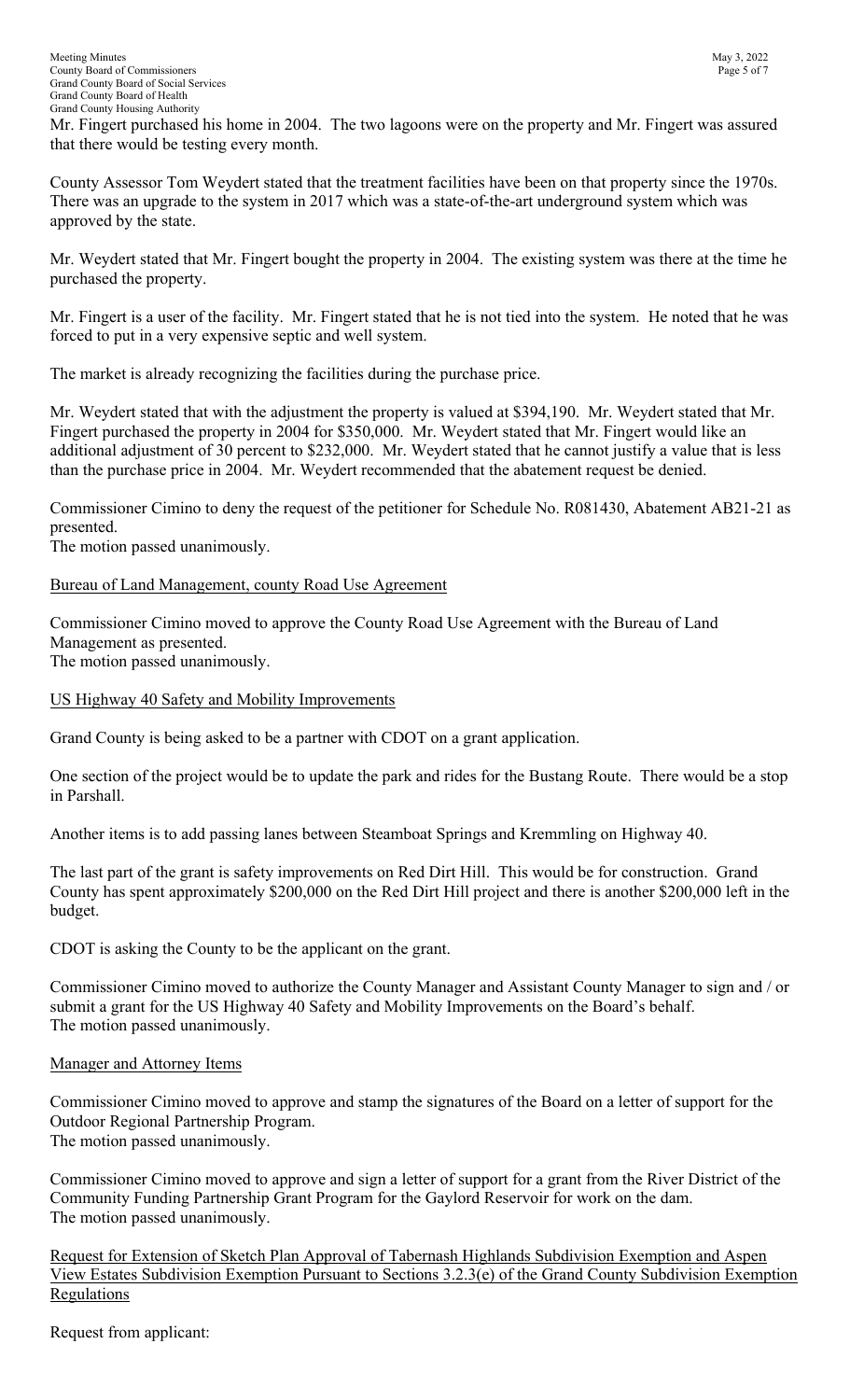Meeting Minutes May 3, 2022 County Board of Commissioners Page 6 of 7 Grand County Board of Social Services Grand County Board of Health Grand County Housing Authority

In the summer of 2021 we received preliminary approval of 2 Subdivision Exemptions in Winter Park Highlands. Brad Smith represented a 42 acre parcel called Tabernash Highlands. I represented an adjoining 42 acre parcel called Aspen View Estates. Core Civil Engineering, and snow, created some delays in finalizing the road and lot layouts. Our surveyor assigned to our case also resigned from Core, and for that reason, we will be unable to submit for a Final Subdivision Exemption by the one year deadline of July 6th, 2022. We met Dave Lutz, from Core Civil, and are back on track to complete the drawings.

One issue that came up, on Preliminary Review, was a few encroachments from neighbors. They were the result of faulty surveying in the adjoining community. We created Out Lots to allow the neighbors to get clear Title when they sell their properties. As a condition of final approval from BOCC, it was requested that we clear up the remaining encroachments. I have been in discussion with a few neighbors, and explained the need to clear up their Title. They are of course surprised to hear of the problem, but anxious to clear up the issue. David Lutz has dealt with these situations before and gave us his opinion to easily resolve the issue. We would create a legal description for each Out Lot as part of our Plats. After all conditions are met and Final approval is received, we would record the two Final Exemption Plats, and simultaneously record Quit Claim Deeds of the Out lots, to the benefit of the neighbors.

We would appreciate an extension until  $9/31/22$  to submit all required materials with a final plat application.

Commissioner Linke moved to approve the request for the extension of the Sketch Plan Approval for Tabernash Highlands Subdivision to July 6, 2023. The motion passed unanimously.

Commissioner Cimino moved to approve Resolution No. 2022-5-4, "A RESOLUTION APPROVING A NAME CHANGE FROM CORMAN SPECIAL USE PERMIT TO RED DIRT CAPITAL LLC SPECIAL USE PERMIT THAT PERMITS A RECREATIONAL EQUIPMENT STORAGE FACILITY LOCATED IN THE SE1/4SE1/4 SECTION 14, TOWNSHIP 2 NORTH, RANGE 81 WEST OF THE 6<sup>TH</sup> P.M., GRAND COUNTY, COLORADO" and authorize the Chair to sign all applicable documents. The motion passed unanimously.

## Employee Retention & Recruitment

County Manager Ed Moyer stated that the County vacancies are over 20 percent.

There are departments with over 50 percent vacancy rate.

Mr. Moyer is proposing:

- 1. Sign-on incentive pay
- 2. Loyalty recognition pay
- 3. Referral pay

Sign-on incentive pay would be a \$5,000 sign-on bonus. The sign-on bonus would be for any department with over 20 percent vacancy. It would be proposed to be in place until a department is at 80 percent staffing level.

The loyalty recognition pay for existing employees. This is to recognize existing employees and incentivize an employee to remain with the County for the next two years. There will be in two installments; one right away and the other half in two years. It will not apply to any employee who received a sign-on bonus.

Mr. Moyer is proposing a referral pay for people outside the organization.

The Board supports the idea and looks forward to greater detail.

## Consent Agenda

Resolution No. 2022-4-9, "APPROVING AN AWARD OF CONSERVATION TRUST FUND MONIES TO ASSIST WITH FUNDING REPLACEMENT CHUTES AT FLYING HEELS ARENA"

Resolution No. 2022-4-10, "APPROVING THE RENEWAL OF A RETAIL MARIJUANA STORE LICENSE TO IGADI, LTD., LOCATED AT 843 W AGATE AVENUE, UNIT A, GRANBY"

Resolution No. 2022-4-11, "AWARDING THE 2022 GRAND COUNTY ASPHALT PROJECT BIDS FOR COUNTY ROADS 1, 6 AND 22 TO ACORD ASPHALT, INC."